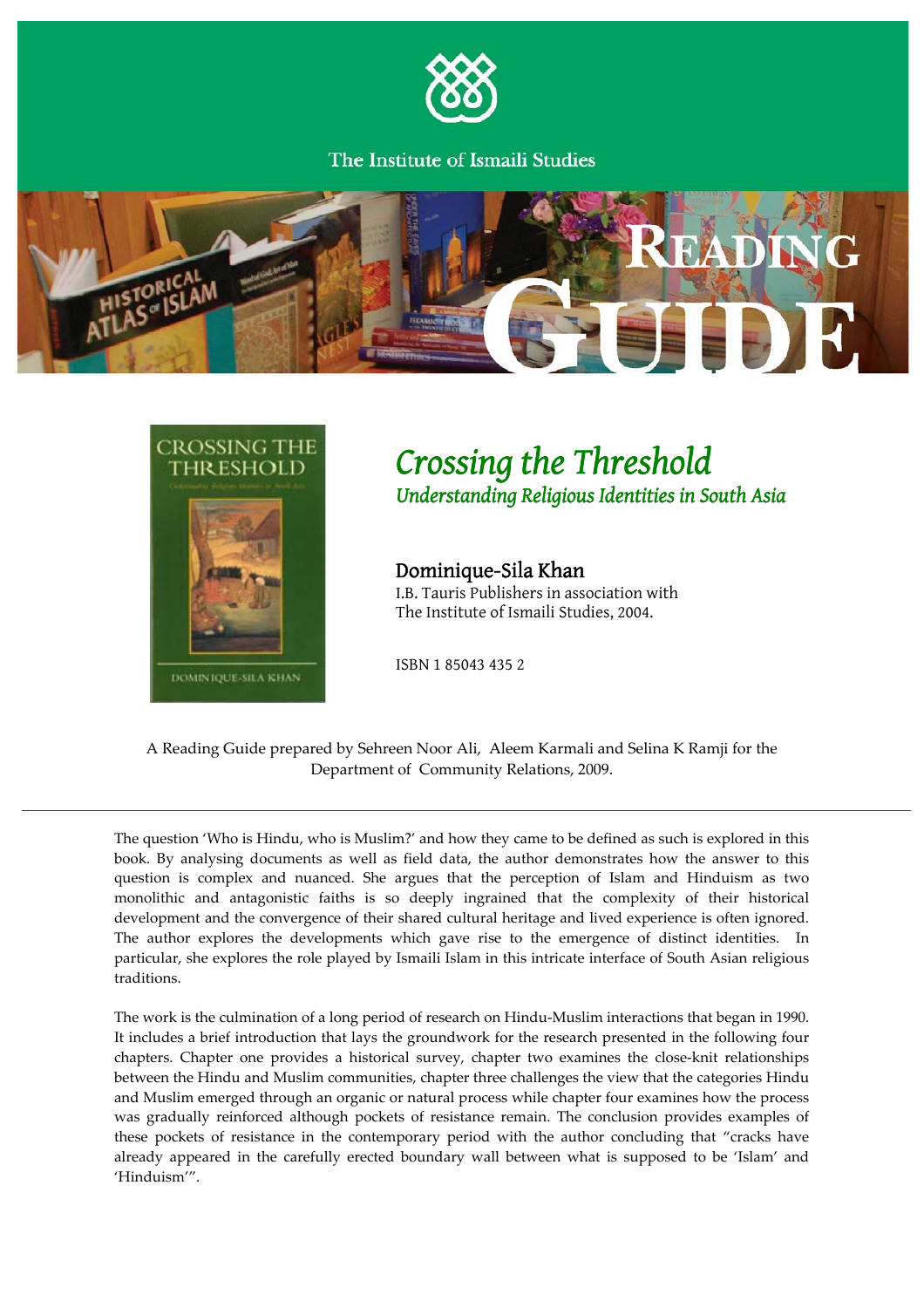

## **Guiding Questions**

- Why is the notion of a spectrum useful when considering the diversity of religious movements in South Asia?
- How is this notion relevant in understanding other religious groups today?
- What are the strengths and weaknesses of the notion of liminality with regard to understanding the shaping of religious traditions?
- Why is it important to have permeable definitions of practices in living religious traditions such as Islam?
- How can tensions and rifts between faith based communities be reconciled through a greater understanding of their historical development?

# **Who is Hindu, who is Muslim?**

In *Crossing the Threshold*, author Dominique‐Sila Khan questions the modern perception that there is a "preexisting faultline" between Hinduism and Islam. She says that despite its variations, scholarship still perceives Hinduism and Islam as entities with distinct and ultimately divisive characteristics. To counter this notion she offers a fresh framework within which to understand the interaction between adherents by beginning with the premise; "one should rather ask the following questions: which Hindus



have coexisted and interacted with which Muslims; which Muslims have been hostile to which Hindus; and which Hindus have regarded which Muslims as their enemies?" (Khan, 4). She argues that the assumption that Hindus and Muslims constitute homogenous groups points to an inaccurate conclusion of constructed and 'imagined communities' that exist in opposition to one another. One needs to move away from the view of Hinduism and Islam as fixed categories.

After re-framing the questions one should ask, Khan sets up the book's main argument in her introduction. She reviews colonial, post‐colonial and modern European scholarship and remarks on their inability to deal with communities that are not easily considered strictly Hindu or Muslim, such as Hindu Yogis or Sunni Sufis. She explores key concepts that have been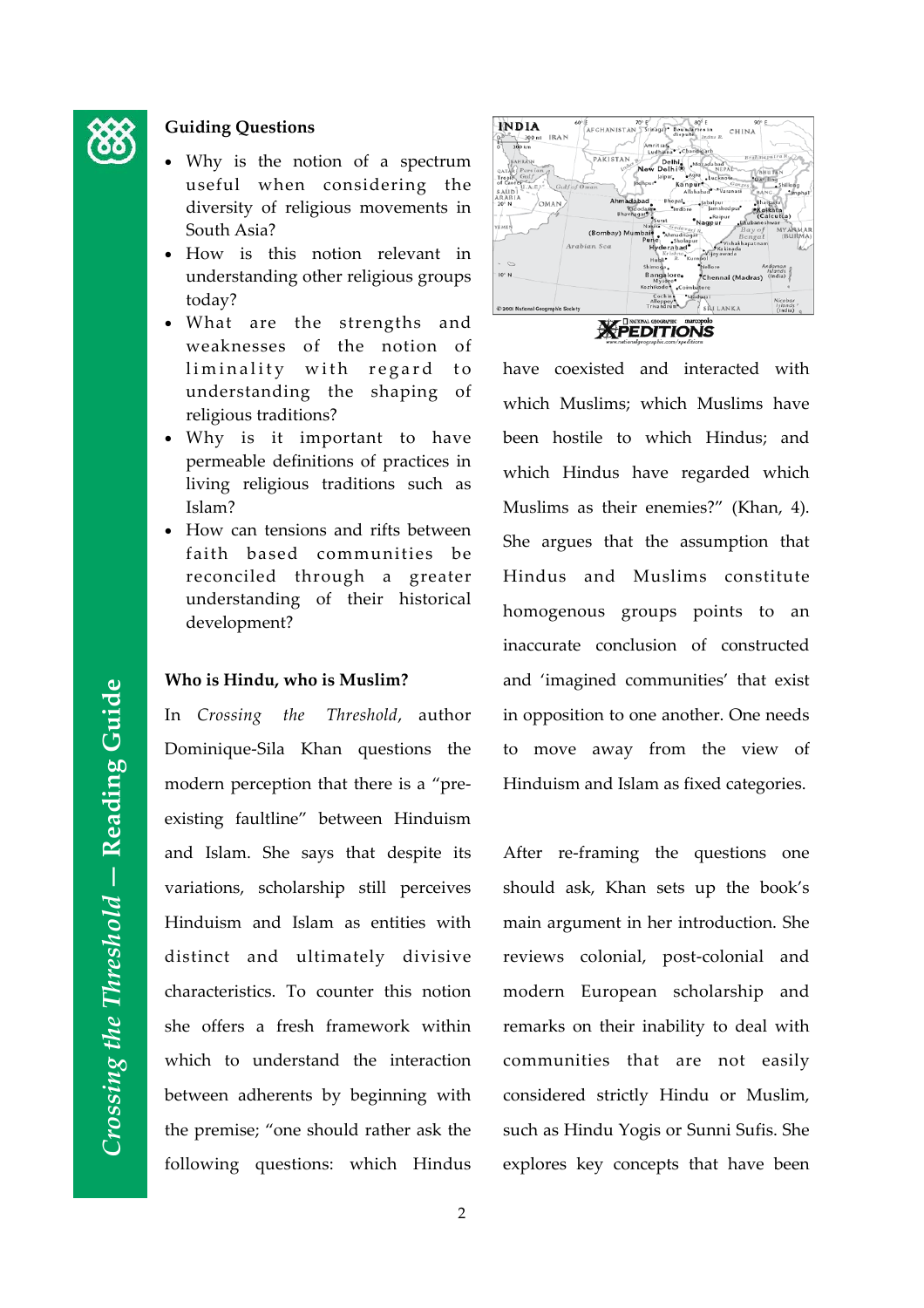applied to the diverse communities in the South Asian context. While "syncretistic traditions have been perceived positively as 'bridging the gulf' between communities", they are also viewed as imperfect, spontaneous or "disorderly creations of the 'popular mind'" (Khan, 5). While "transculturation" or "contact zone" reflect the dynamism of these groups, they are "used exclusively to describe a discourse that reflects the victory of a dominant power over a subservient one as is perceived as a consequence of colonial rule" (Khan, 5). These concepts cannot encompass the full spectrum of cross‐community interaction because they assume the existence of a structured and absolute religion. It is in this academic gap that, according to the author, an adequate analysis of the role of Ismailism in cross‐community interaction has not been sufficiently pursued.

#### **Standing on the Threshold**

Upon this critique of modern scholarship, Khan builds her own framework. She praises Tazim Kassam's metaphor of South Asian Nizari Ismailism as the image of two black



Image of the two faces or chalice as described by Tazim Kassam

faces that can also be seen as a chalice depending on the perspective of the observer. The fact that neither perception can be claimed as the correct image helps Khan make her argument for a middle area, which she calls a threshold. The threshold is not a temporary space for a "syncretic" community, but "a permanent opening into a world of multiple values" (Khan, 6).

This concept allows Khan to pursue her anti‐structural argument against fixed categories of Hindu and Muslim. Ultimately, her notion of a permanent threshold asks the reader to consider stepping out of the binary framework of Hindu versus Muslim into a nuanced, granular approach to religious identities – an area in which South Asian Nizari Ismailism could be better understood. She implies that the threshold space may even be the space in which non-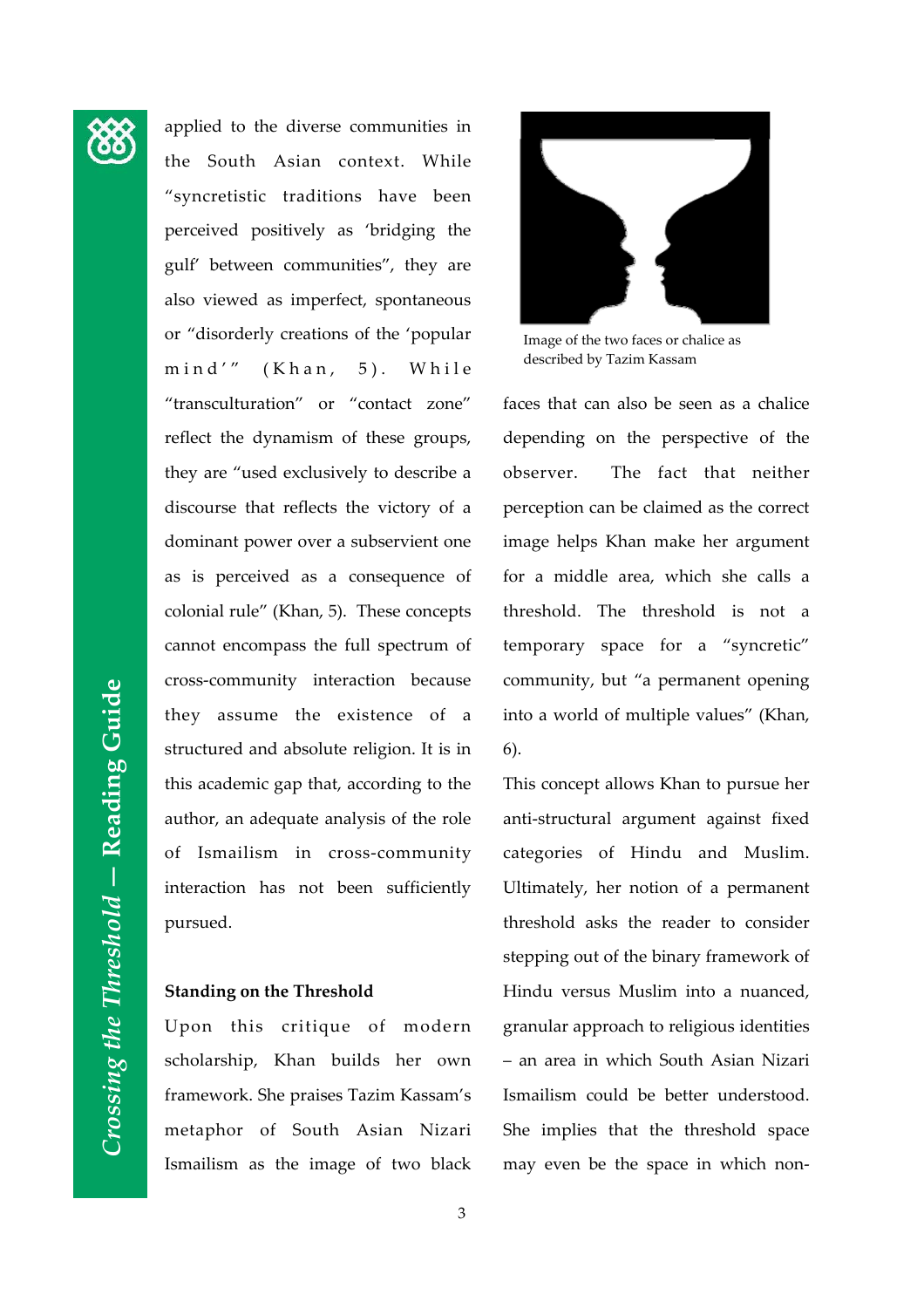

bounded communities, like Ismailis, can preserve their original understanding of religion against the orthodox and homogenizing forces of modern South Asia that firmly distinguish Hindus and Muslims.

### **Historical backdrop**

Khan spends a great deal of the first chapter of her book on historiography, reflecting on the lacuna between written history and historical reality to critique "who is a Hindu and who is a Muslim." Her thorough historical consideration can be daunting in its detail though important in its premise. She questions how identity is formed and expresses concern that the modern misperception of the so-called perennial Hindu-Muslim binary obscures a clear understanding of socio‐politics in ancient India. Her analysis of history attempts to demonstrate that ancient India, from at least seventh century BC, was characterised by various religious movements and the co-existence of different practices. Orthodoxy did not prevail, but rather groups existed in opposition to the 'other' and would define themselves as such. Struggles between different groups were territorial, not religious – an anachronistic word when applied to this time period. Khan astutely remarks that:

"…the self‐perception of the local population appears to differ considerably from the later interpretations of the Europeans, whose desire to compare the local traditions with monotheistic religions such as Judaism, Christianity and Islam inevitably led to certain misconceptions and misunderstandings." (Khan, 12)

After deconstructing the Hindu‐Muslim binary, Khan categorises the variety of interactions between different communities. She makes the compelling point that these exchanges were defined more by caste, family traditions or specific spiritual leaders rather than homogenous religious groups. Her threshold framework explains that these meetings were like a doorway through which ideas, doctrines and practices passed. These were not between people who belonged to an orthodox form of Hinduism or Islam, but between groups who formed overlapping identities, such as the case of the Ismailis. Khan states that "What is important for us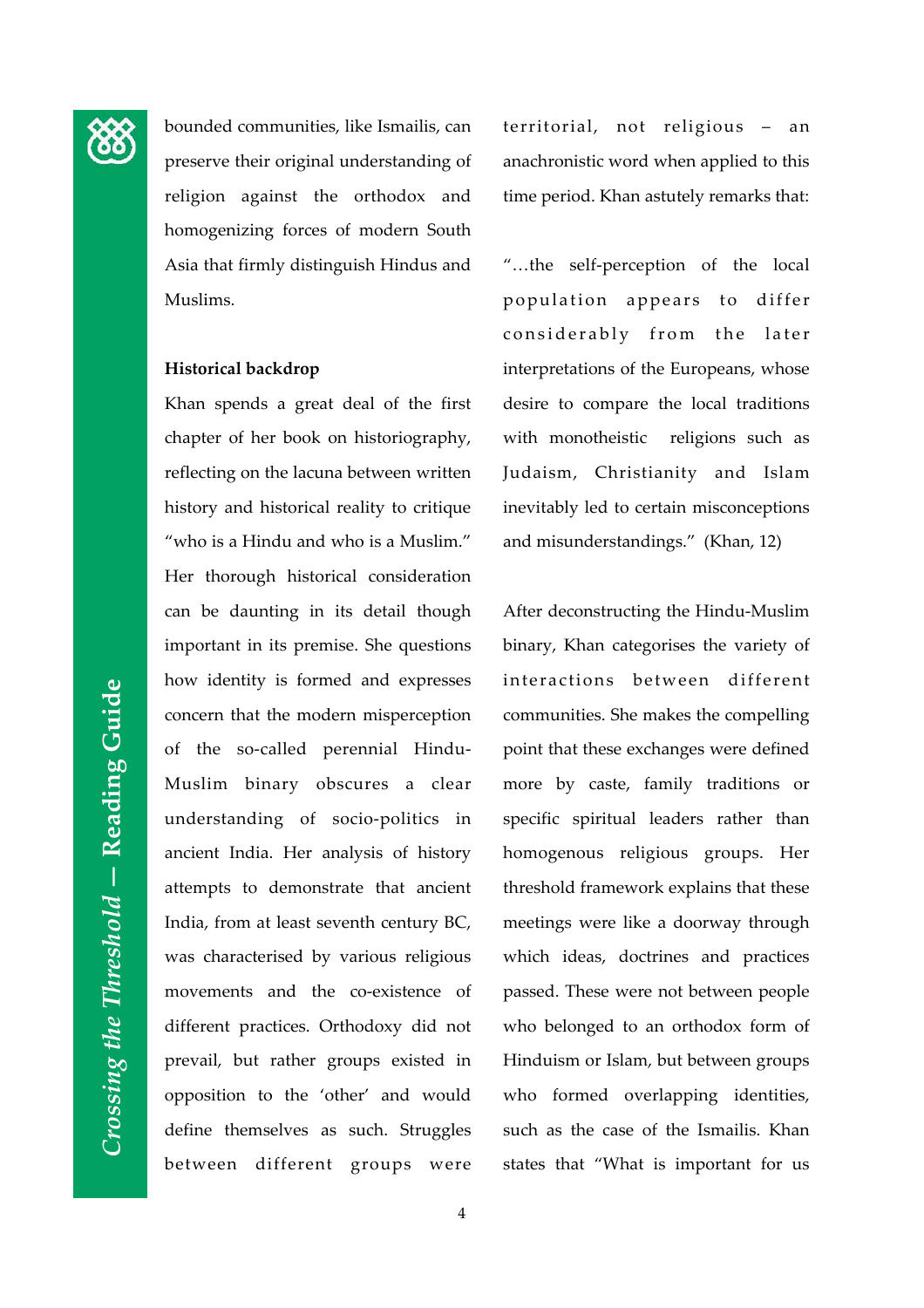

here is to try to grasp the huge diversity that characterises the religious beliefs and practices prevalent in medieval India" (Khan, 21). Khan's use of anecdotal evidence is particularly effective and illustrative.

Khan provides an interesting argument on the use of the terms Hindu and Turk as they were probably used in the past. The term Hindu would have been "applied exclusively to the Brahmanical upper castes" while the category Turk would have been "restricted to the higher class Ashraf Sunni Muslims strictly adhering to the sharia" (Khan, 25‐26). They were not used for the entire population and should be "viewed as 'extremes' in the religious continuum of South Asia, something comparable to blue and red in the colour spectrum" (Khan, 26). This metaphor of a spectrum is more relevant than simply using the binary of black and white as a spectrum allows for "the existence of 'intermediary shades'" (Khan, 26).

During colonial and post-colonial periods, "encounters between Islamic and indigenous religious cultures were believed to occur exclusively at the level

of 'popular' beliefs and practices" (Khan, 31). However, recent scholarly advances in the field have shown intersections at a higher level, especially with learned poets and mystics. Khan refers to two broad categories of these types of interactions; the first includes "modes of 'alliances', 'sharing' and 'borrowing,'" and the second refers to "a process which may be termed 'overlapping', that is connected with 'liminal' traditions and communities" (Khan, 32). Khan proceeds to give the example of Pir Baba's temple in Gujarat where service is jointly performed by a Hindu and Muslim priest and the darga of Shakarvar Shah in Rajasthan which attracts both Muslim and non‐Muslim devotees. She makes the argument that divine or healing power transcends religious boundaries and does not heed religious identity. However, while common saints and sacred spaces can be



Shrine of Imamshahi community in Pirana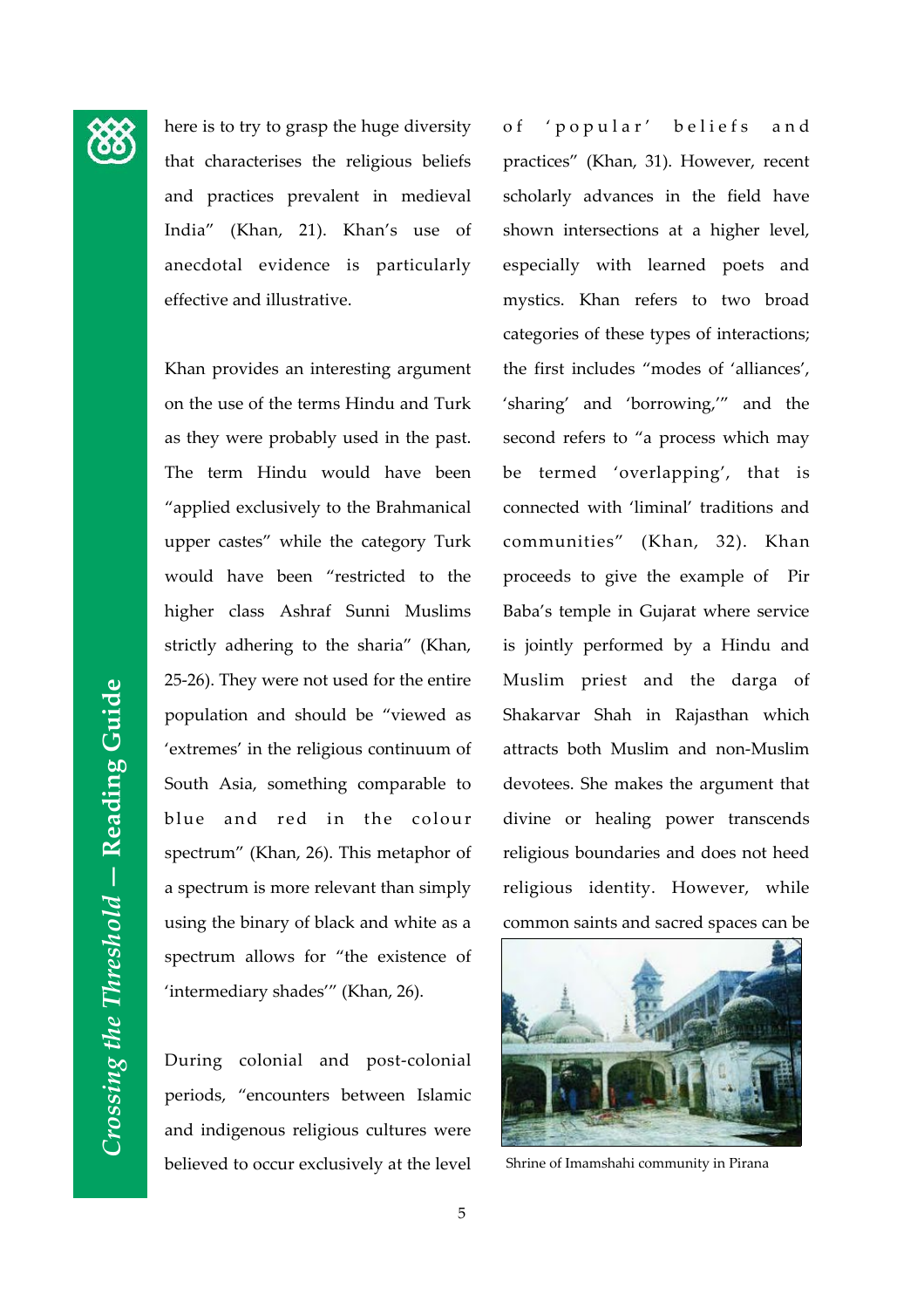

seen as symbols of communal harmony, they can also result in communal conflict. Khan sites the example of the Imamshahi community in Pirana whose devotees have a myriad of opinions on the origin and affiliation of the shrine located there. Khan states:

"Some consider it a Sunni Sufi darga, others as a shrine belonging to the Twelver Shii tradition, while yet another group views it as a 'purely' Hindu place of worship. There are even people who are aware that its tradition is rooted in Ismailism, and a few others who insist on its 'syncretic' nature, refusing to call it by the name of any known religious tradition" (Khan, 39).

#### **Liminal Communities**

With regard to this 'borrowing' of tradition, Khan emphasizes that it "is a conscious process through which elements from a different tradition are integrated into one's own worldview to stress the profound unity of the Divine despite the plurality of vision" (Khan, 40). She claims that the result of this process is not necessarily innovation or the creation of a new religious



Manuscript from the Institutes collection of Gujarati and Khojki manuscripts

movement. Khan cites the example of the South‐Asian Nizari Ismaili *ginan* tradition in that the composers borrowed from the indigenous traditions. Having said this however, Khan goes on to state that the term 'borrowing' can only be applied to the tradition post-19<sup>th</sup> century as prior to that, "*gināns* are a typical example of the 'overlapping' process which resulted in liminal phenomena" (Khan, 41).

Hindu‐Muslim interface can therefore be thought of as an open doorway whereby various traditions meet, mingle and mix in the threshold. What is of the utmost importance in this doorway is that universality triumphs sectarianism, which allows followers to preserve their distinct religious associations. Identity can become blurred in these liminal communities; however, it is this blurring that allows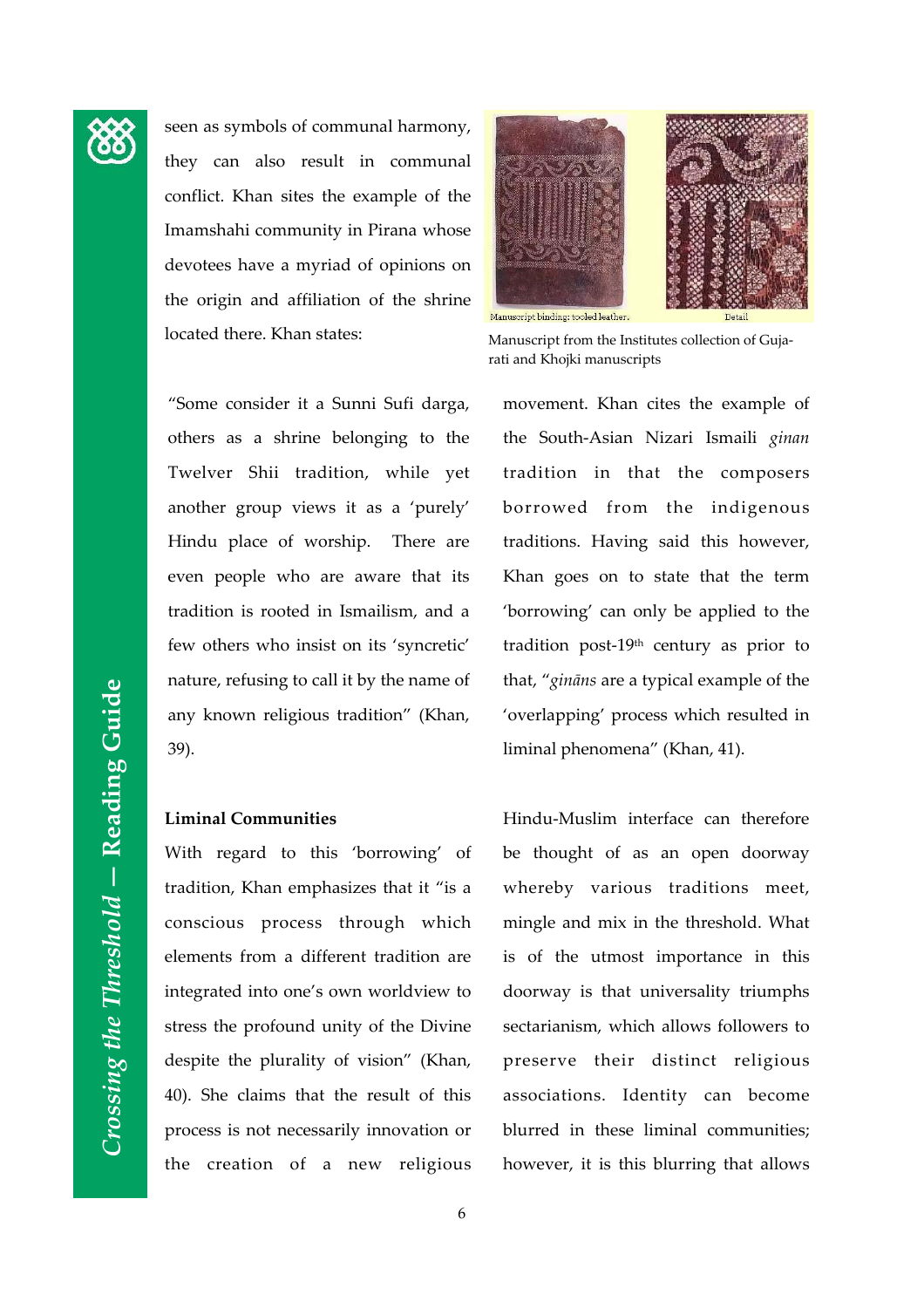



Roman Deity Janus Bifrons, the god of door‐ ways

them to become the custodians of the threshold. Khan compares this to the ancient Roman deity Janus Bifrons, the god of doorways, who has two faces pointing in opposite directions. Although they are part of a single head, the faces look in different directions, "one towards the wide sphere of Islamic movements, the other towards the complex continuum of indigenous/ Hindu religions" (Khan, 44).

In examining liminal communities, Khan argues that they do not emerge spontaneously but rather as the result of complex factors. She argues that the Nizari Ismaili tradition of South Asia can help shed light on how and why a religious movement can appear liminal. One of her main arguments is that the practice of *taqiyya*, or precautionary dissimulation, used by Ismaili da'is and pirs allowed them to have a dual

identity. They also had a specific strategy of conversion which they employed "by accepting and integrating a certain number of beliefs and practices of the people they wished to convert" (Khan, 44). Their doctrine was presented as the culmination of, and not negation of, all earlier faiths including the Indian religions.

### **Creating Orthodoxies**

From the 18th century, the influence of colonialism, orthodox reform movements and nationalism "split the Divine" such that threshold groups were made to choose, to be either Muslim or Hindu, and project a coherent, historical system of religion. The collection of the census data by the colonial British authorities in the 1800s imposed fixed, religiously defined categorisations on liminal communities. This artificial, imposed boundary, Khan argues, is still not fully complete. Hinduism and Islam did not emerge as separate spaces through a natural or organic process. The politics of Partition further accentuated earlier divisions and cemented the modern perception that Hindus and Muslims are inherently different with distinct, conflicting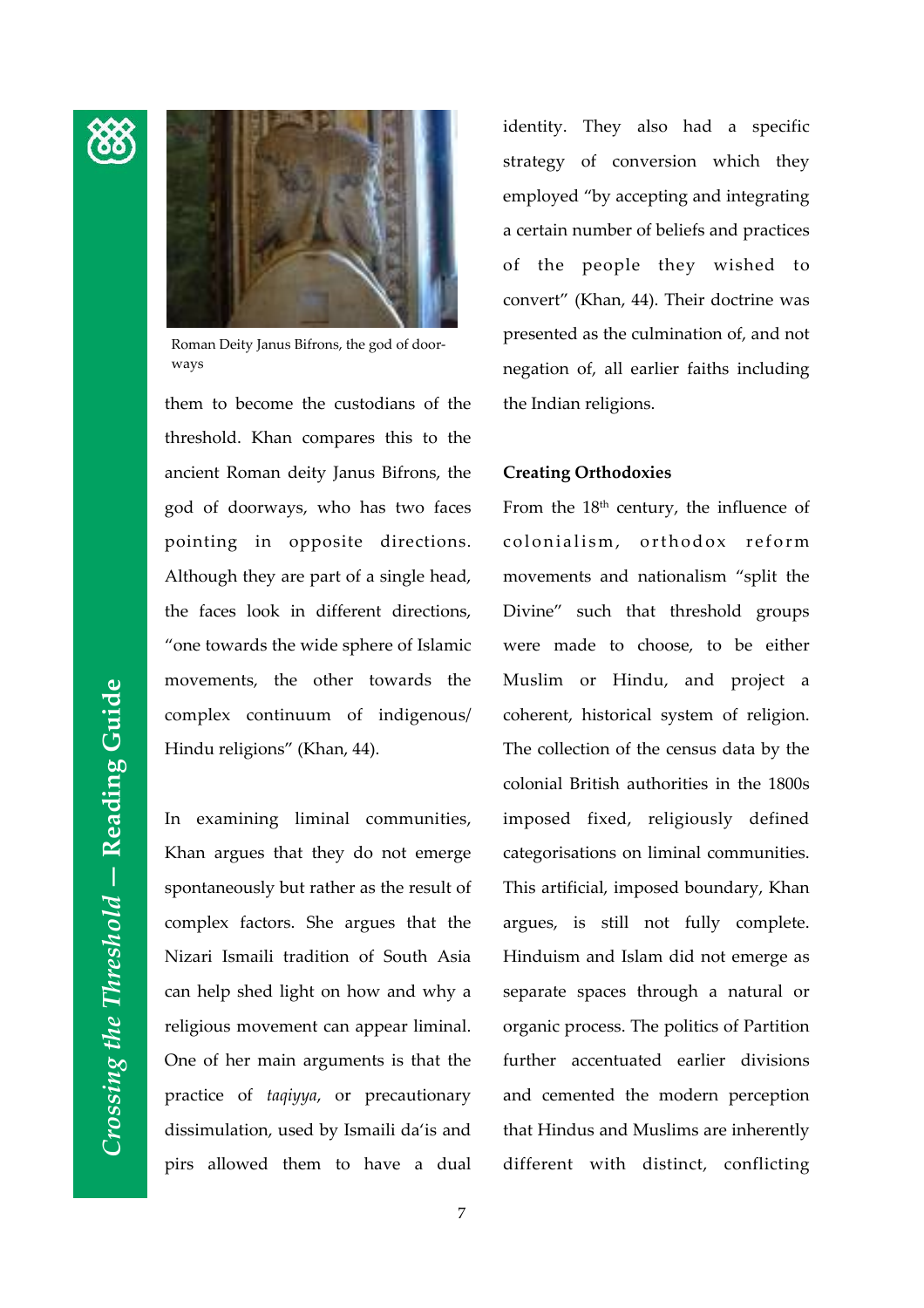

#### boundaries.

Khan holds that pre‐1866, the markers of Nizari Ismaili identity were nebulous. A series of events, including the 1866 Aga Khan Case, meant that the Ismailis, who themselves consisted of diverse groups, were fractured. Prior to this time, this liminal community lived with a more fluid sense of itself. The lifting of *taqiyya* illustrated that many previously isolated Nizari Ismailis began to affiliate with other religious trends. These divisions contributed to the formation of a demarcated Ismaili identity and led some Ismailis to project the tradition as a whole system.

After an exhaustive consideration of modern South Asian history, Khan returns to contemporary South Asia in an attempt to prove that threshold communities still exist and continue to resist the pressure of picking a side. Similar to her weighing historiography against what she considered the historical realities of everyday life, as illustrated in chapter one, she uses ethnographic data of groups in India at the micro level that do not reflect the intentionally constructed binary of Hindu versus Muslim. For Ismailis, this has meant constant adaptation to "new historical circumstance and to a changed cultural environment" (Khan, 123).

#### **Conclusion**

The value of Khan's book is her debunking of the perception that Hindus and Muslims are inherently at odds with each other. She offers a nuanced understanding of who is Muslim and Hindu and takes the readers outside rigid academic frameworks into the granular reality of the phenomenon in the field. Her thorough re‐examination of history and conception of a new framework fleshed out by ethnographic data is an important contribution to the study of religion in South Asia, which can sometimes focus on elite political culture at the expense of lesser‐known and diverse groups. Ultimately, her argument for a middle ground, like a threshold, where groups can exist without picking a distinct 'side' opens a new door in scholarship that can cogently explain the role of groups like the Ismailis in the socio‐political fabric of South Asia.